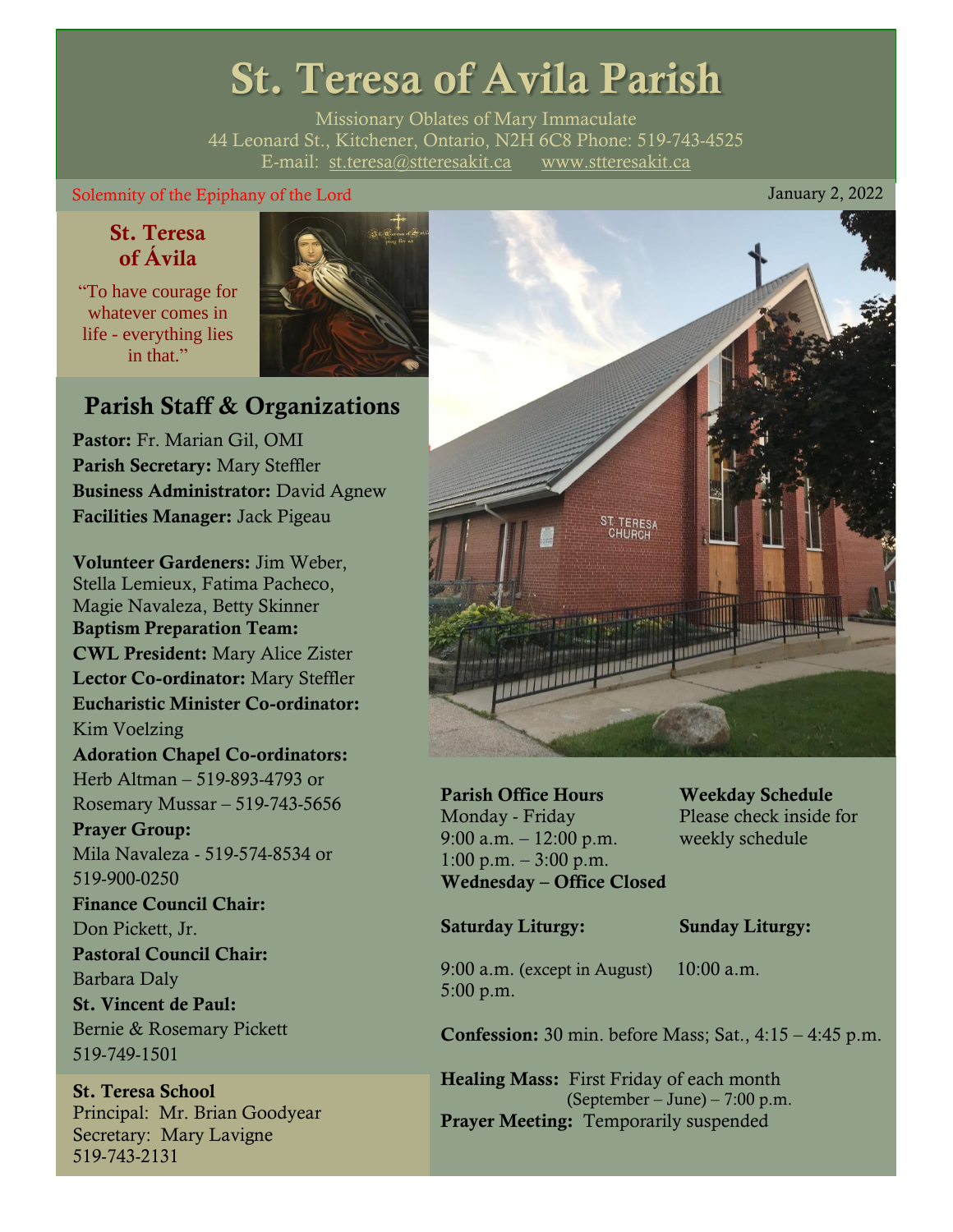#### **January 1, 2022 - Solemnity of Mary, Mother of God**

The Solemnity of Mary, the Holy Mother of God is a liturgical feast of the Blessed Virgin Mary honouring her divine motherhood to Jesus Christ. It is celebrated by the Catholic Church on the 1st of January, the Octave day of the Christmas season. **For Roman Catholics, this day is designated as a Holy Day of Obligation.**

**"Mary is the road that God travelled in order to reach us, and the road that we must travel in order to reach Him… Through Mary, we encounter God the way He wants us to: in tender love, in intimacy, in the flesh. For Jesus is not an abstract idea; He is real and incarnate; He was 'born of a woman,' and quietly grew."** *Pope Francis 2021*

#### **January 2, 2022 - Solemnity of the Epiphany of the Lord**

The word 'epiphany' comes from Greek and it means a 'showing' or 'manifestation'. We call today's feast the Epiphany of our Lord. The first of these four manifestations we already celebrated on December 25, when God revealed, manifested Himself to us in the form of a helpless, newly-born infant. He is presented as born homeless and in poverty and surrounded by the poor and outcasts (that is what the shepherds represented). Here are strangers, foreigners, total outsiders coming to give royal homage to this tiny child.

Who were these "wise men" and where did they come from? In the Greek text they are called magoi (magoi) which is usually rendered in English as "Magi". We are not told what their names were or how many of them there were. Tradition settled on three, presumably because there were three kinds of gifts. And they were also given names – Caspar, Balthasar, and Melchior. We are told, too, that they came "from the east". This could be Persia, East Syria or Arabia – or indeed any distant place. We might ask ourselves, what are the stars in my life? The wise men saw the star and followed it. The people in Jerusalem did not. How and to what is God calling me at this time? Where does He want me to find Him, to serve and follow Him?

#### **An Epiphany House Blessing 2022**

During our litury the chalk will be blessed. Using the blessed chalk write above the home's entrance,  $20 + C + M + B + 22$ . The letters C, M, B have two meanings. They are the initials of the traditional names of the three magi: Caspar, Melchior, and Balthazar. They also abbreviate the Latin words Christus mansionem benedicat, "May Christ bless the house." The "+" signs represent the cross and 2022 is the year.

"In this house all must be friends, all must be loved, all must be held dear, all must be helped!

St. Teresa of Ávila

Diocese of Hamilton Prayer Calendar 2021

#### **Diocese of Hamilton Prayer Calendar**

January 3 – Most Rev. Douglas Crosby,  $OMI$ January 4 – Rev. Vivek Trindade January 5 – Diocesan Priests January 6 – Rev. Murray McDermott, C.R. January 7 – Rev. Stanley Zaryczny, C.R. January 8 – Rev. Raphael Ma, C.R. January 9 – Baptism of the Lord

#### Vocations

#### **Solemnity of the Epiphany of the Lord January 2, 2022**

"On entering the house, they saw the child with Mary His mother; and they knelt down and paid Him homage. Then, opening their treasure chests, they offered Him gifts of gold, frankincense, and myrrh." God asks us to give our lives. What treasures have been given to you to share with others in Christ's name?

If you think God is calling you to be a priest, religious, or permanent deacon, contact Bishop Wayne Lobsinger, Director of Vocations and Priestly Formation, Diocese of Hamilton, (905-528-7988).

[vocations@hamiltondiocese.com](mailto:vocations@hamiltondiocese.com)  <https://hamiltondiocese.com/vocations/>

## *HAPPY NEW YEAR!*

*I would like to take this opportunity to thank everyone for their prayers, support and involvement in the life of our parish community during 2021 and I would like to wish all of us a healthy, blessed and Happy New Year 2022!*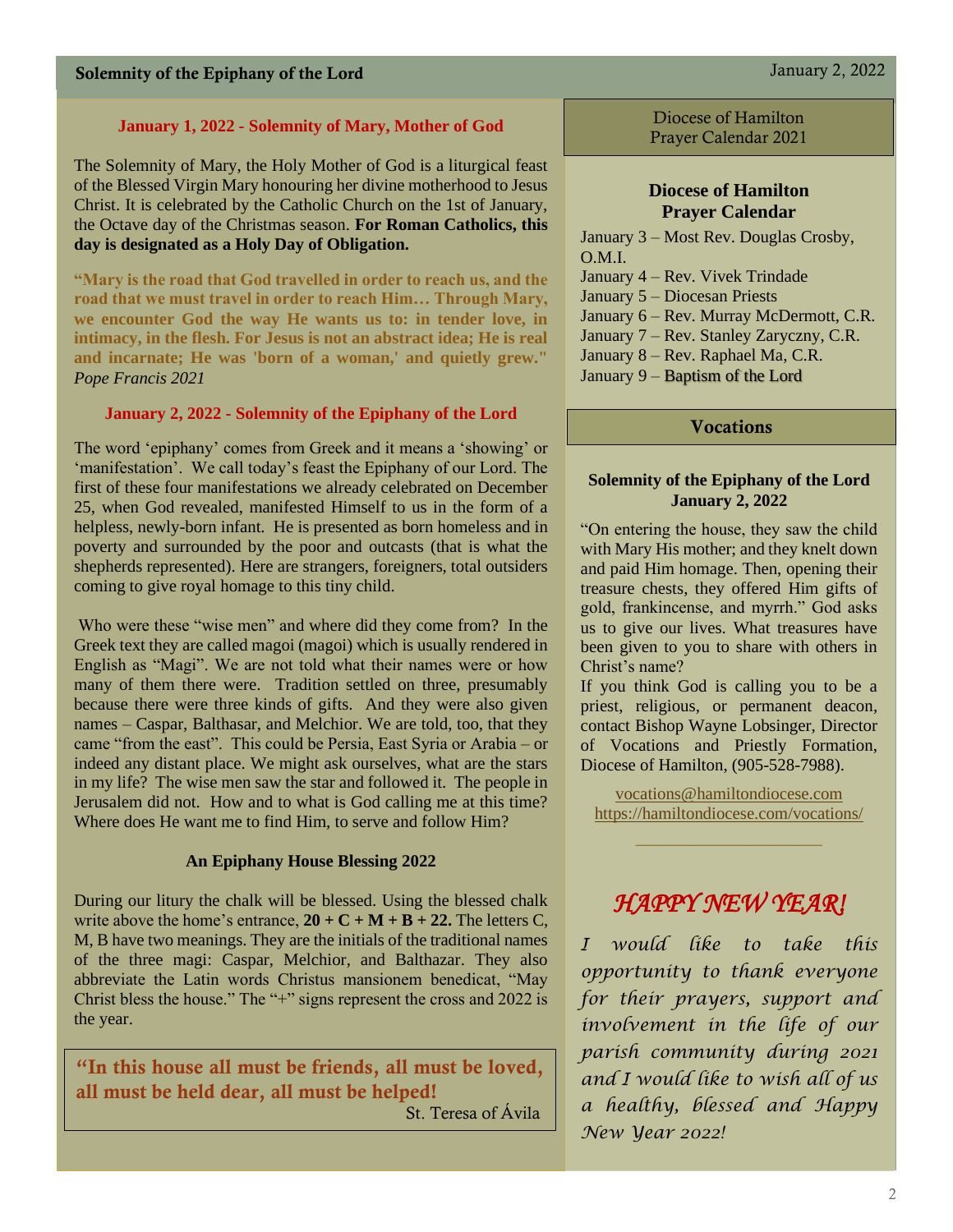### Solemnity of the Epiphany of the Lord January 2, 2022

**Preparing for Confirmation and First Communion & Reconciliation –** *Important Dates:*

#### **Confirmation –**

**Jan. 9, 2022 at 10:00 a.m**. – Holy Mass – The Baptism of the Lord

**Jan. 19, 2022 at 7:00 p.m.** – Catechetical Session 2: *"Reconciliation the gift of God's Mercy"* (parents & candidates)

First Reconciliation and First Communion – **Jan. 20, 2022 at 7:00 p.m. –** Catechetical Session 2: "Discovering the gift of the Eucharist" – Part I *(parents & candidates)*

**The Divine Mercy Chapel** is open for Adoration of the Most Blessed Sacrament, **Monday to Friday, 9 a.m. to 8 p.m.** Please see the Chapel Guidelines as you enter the chapel. To sign up, please call the parish office - 519-743-4525**.**

**Children's Choir** – Our parish is organizing a Children's Choir. Those who would like to join this group and develop their talents, are asked to please contact our parish office. The deadline for registration is January 31, 2022.

**2022 Offertory Envelopes** – The 2022 Offertory Envelopes are ready for pick up. Please pick up your envelopes after Mass, on the table at the back of the church. For those who have signed up for Pre-Authorized Giving, please ensure that you pick up your box of envelopes for 2022, as well. To ensure our parish records are up-to-date, we ask that you please put your name, address and phone number on the first envelope you use. Thank you for your assistance.

**Mass Intentions for 2022** – In order to provide an equal opportunity to all members of our parish, who would like to request Mass intentions in 2022, I would propose the following: Each family may reserve 1 Saturday Mass and 1 weekday Mass. This is based on the number of registered families. Please make your requests over the next several weeks. After January 21, 2022, we will accommodate any available request, for as many Mass intentions as you wish. In 2020, I introduced a Mass with Multiple Intentions, in order to respond to the needs of our parishioners. These will continue, on the first and third Tuesdays of the month. Thank you.

### **Mass Intentions January 3, 2022 – January 9, 2022**

Tuesday, January 4, 2022 – **7:00 p.m. Group Mass Intentions Intentions of Laurie Dougherty –** *Sandra Nakluski*

Wednesday, January 5, 2022 – **8:30 a.m.** **Holy Souls –** *Moser Family*

Thursday, January 6, 2022 – **8:30 a.m. Intentions of Ann Snyder –** *Ken & Betty*

Friday, January 7, 2022 – **8:30 a.m.** **+Barry Fowlie –** *William & Odessa Barrett*

Saturday, January 8, 2022 – **9:00 a.m.** – **Holy Souls –** *Moser Family*  **5:00 p.m.** – **+Laurretta Bauer** – *Pat & Dan Weiler*

Sunday, January 9, 2022 – **10:00 a.m.** – **Feast of the Baptism of the Lord** – Year C – **Parishioners of St. Teresa Parish** 

#### Live-streaming on Zoom

The **10 a.m. Sunday Mass** will be live-streamed. To join Father, click on the following link: <https://zoom.us/j/5887658626> Password: 274733

#### **Daily Readings:**

Lectors may find daily readings at this link: https://readings.livingwithchrist.ca

#### **HEALING MASS – FIRST FRIDAY January 7, 2022**

Adoration begins at 6 p.m. Confession will be available. Mass at 7 p.m.

**First Friday and First Saturday Devotions –** The devotions will follow Mass.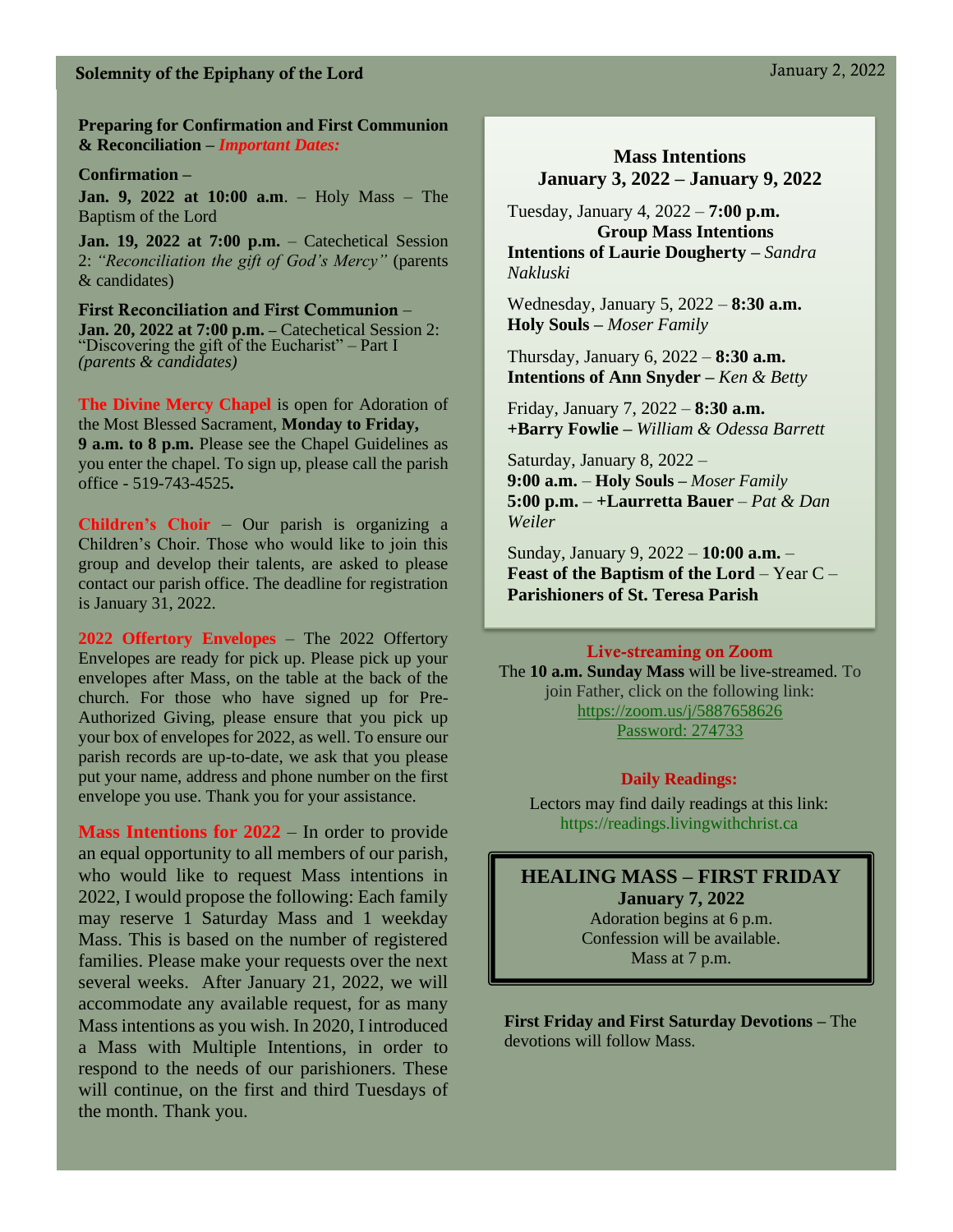### Christmas Mass Schedule 2021

St. Teresa of Avila Parish, Kitchener, Ontario Tel.: 519-743-4525

### Mary, The Holy Mother of God

(Holy Day of Obligation) Friday, December 31, 2021 – 5:00 p.m. Saturday, January 1, 2022 – 10:00 a.m. (Mass also on Zoom)

### Epiphany of the Lord

Saturday, January 1, 2022 – NO Vigil Mass at 5:00 p.m. Sunday, January 2, 2022 – 10:00 a.m. (Mass also on Zoom)

#### To join us online for Mass:

Click on the following link: https://zoom.us/j/5887658626; Password: 274733

### **January 1, 2022 – World Day of Peace**

Pope Francis in his annual message for the 55th World Day of Peace, calls on all men and women of goodwill, government leaders, and decision-makers to walk together with courage and creativity on the path of intergenerational dialogue, education and work. Pope Francis singles out three paths for building lasting peace. The first, "**dialogue between generations** as the basis for the realisation of shared projects…" The second path highlighted by Pope Francis in the pursuit of peace is **education** - a primary means of promoting integral human development. The third path rests on the belief that **work** is an indispensable factor in building and keeping peace. The full text: [https://press.vatican.va/content/salastampa/en/bolletti](https://press.vatican.va/content/salastampa/en/bollettino/pubblico/2021/12/21/211221a.html) [no/pubblico/2021/12/21/211221a.html](https://press.vatican.va/content/salastampa/en/bollettino/pubblico/2021/12/21/211221a.html)

**On the Feast of the Holy Family, Pope Francis published a letter to the families of the world, calling it his "Christmas gift" to married couples, and a sign of "encouragement" and his "nearness."**

"Families have always been in my thoughts and prayers, but especially so during the pandemic, which has severely tested everyone, especially the most vulnerable among us," says Pope Francis.

Below are the five key quotes from the letter, for your meditation.

### 1 **ABRAHAM**

"We are being asked to apply to ourselves the calling that Abraham received from the Lord to set out from his land and his father's home towards a foreign land that God himself would show him (cf. *Gen* 12:1). We too have experienced uncertainty, loneliness, the loss of loved ones; we too have been forced to leave behind our certainties, our 'comfort zones,' our familiar ways of doing things and our ambitions, and to work for the welfare of our families and that of society as a whole, which also depends on us and our actions."

### 2 **THE VOCATION OF MARRIAGE**

"Marriage, as a vocation, calls you to steer a tiny boat – wave-tossed yet sturdy, thanks to the reality of the sacrament – across a sometimes stormy sea. How often do you want to say, or better, cry out, like the apostles: 'Teacher, do You not care that we are perishing?' (*Mk* 4:38). Let us never forget, though, that by virtue of the sacrament of matrimony, Jesus is present in that boat; He is concerned for you and He remains at your side amid the tempest."

### 3 **ABANDONMENT TO DIVINE PROVIDENCE**

"Only by abandoning yourselves into the Lord's hands will you be able to do what may seem impossible. Recognize your own weakness and powerlessness in the face of so many situations all around you, but at the same time be certain that Christ's power will thus be manifested in your weakness (cf. *2 Cor* 12:9)."

### 4 **FORGIVENESS HEALS EVERY WOUND**

"Remember also that forgiveness heals every wound. Mutual forgiveness is the fruit of an interior resolve that comes to maturity in prayer, in our relationship with God. It is a gift born of the grace poured out by Christ upon married couples whenever they turn to Him and allow Him to act."

### 5 **JOY**

"No amount of difficulty can take away the joy of those who know that they are walking with the Lord ever at their side. Live out your vocation with enthusiasm. Never allow your faces to grow sad or gloomy; your husband or wife needs your smile. Your children need your looks of encouragement. Your priests and other families need your presence and your joy: the joy that comes from the Lord!"

Rea*d the full message, [here.](https://www.vatican.va/content/francesco/en/letters/2021/documents/20211226-lettera-sposi-anno-famiglia-amorislaetitia.html)*